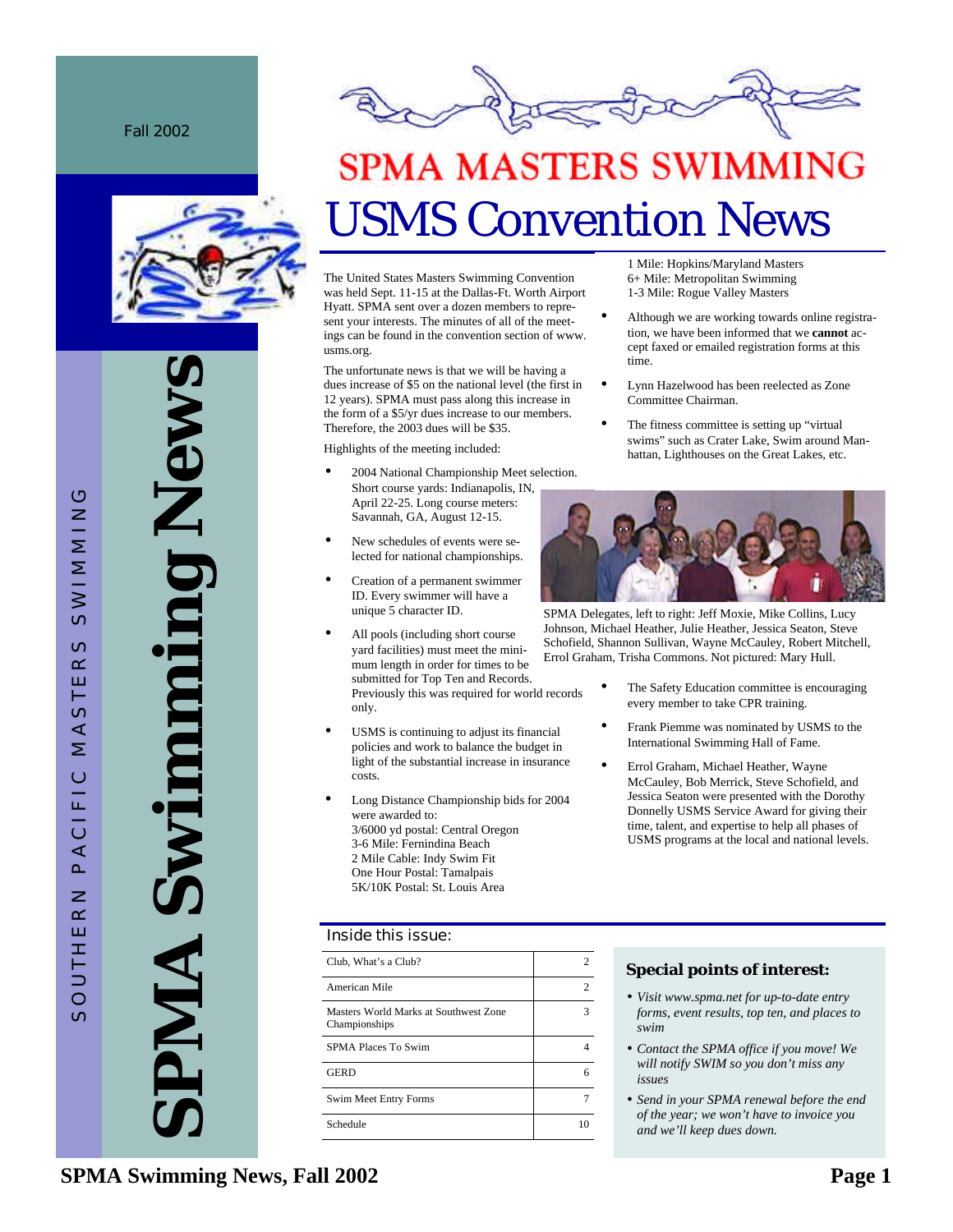# Club? What's a Club? By Julie Heather, SPMA Registrar

SPMA has over 50 member clubs. They range in size from one person to over 200 (we have four clubs with over 200 members!).

Why belong to a club? If you are a member of a club and you compete in swim meets, you will be able to swim on relays with your teammates, and the points you earn by placing will be credited to your club.

To become a member of a club, simply put the club name or abbreviation on your membership form when you join. If you leave the club name blank, you will be automatically registered with your previous club, or you will be "unattached" if you are a new member.

To change to a different club during the year, you must not have competed for your previous club for 60 days. If you haven't competed at all in the past 60 days, fill out the Club Transfer Form (www.spma.net/transfer.pdf) and mail it in with your check for \$3.

If you want to compete during the 60-day waiting period, you must transfer to Unattached to compete in any events. You'll need to fill out the transfer form once to change to Unattached, then once more after the 60 days has elapsed to change to your new club.

To change to a different club when you register, just put the name of the new club on your form. You don't have to wait for 60 days when you renew your membership.



Joe Vargas, Rooney Daschbach, and John Narz (all UNAT) at the Corona del Mar one mile swim. Photo by Mimi Belt.

# American Mile benefits Twin Towers Orphan Fund by Bert Bergen

The Inaugural American Mile 1-mile ocean race was held on Saturday, September 14 at Salt Creek Beach in Dana Point. Seventy entered swimmers from Orange, Los Angeles, Riverside, Ventura, and San Diego counties as well as Oregon and Washington competed in still 66 degree water that offered tremendous visibility of the many kelp beds along the course.

Pulling away from the pack early were perennial favorites, Randy Eickhoff and Gerry Rodrigues of UCLA. Coming around the final buoy with 200 yards to the shore, Randy had a two-body length lead when Gerry caught a wave and made up the distance in seconds. Randy, however, caught the same wave as Gerry reached him, and the two bodysurfed in and the 30-yard dash up to the finish was on. Randy got there a mere two seconds before Gerry, and the first champion of the American Mile was crowned.

A full two minutes later, El Segundo Coach, Diane Gallas was in a stroke for stroke battle with UCI Masters' Victor (Tory) Dober. Diane also caught a wave, edged ahead of Tory as they stood up, and beat him to the finish for third place overall and the top female finisher. Only 15 seconds back came a pack of swimmers that included fast charging Rick Phillips, San Clemente's Rob Rojas, and the ever-tough Heidi Christensen.

Local businesses donated gift certificates (varying from \$5 to \$50) and merchandise for the various age group winners and many volunteers. They included: Renaissance Café, Hennessey's Tavern, Starbucks, Diedrich Coffee, Hobie Sports, Luciana's Ristorante, Beach House Restaurant, Tudor & Spunky's Deli, Taco Surf, Trader Joe's, Killer Dana, Pick Up Stix, Stuft Pizza, and El Torito.

Special thanks to my Trans Tahoe teammates Scott Zornig, Jim Fitzpatrick, Craig Taylor, Kevin Broerman for registration/results, Tom Trapp and Takako Fujimoto for setting up our VERY professional finish area, our experienced race paddlers, and especially my brother, Jim, who in addition to finishing  $11<sup>th</sup>$  in the race, was there at 6 am to help set up the course. My wife, Trish, and I founded this event to benefit the Twin Towers Orphan Fund for young victims of the September 11 tragedy. **We are proud to announce that a check in the amount of \$1,500 will be sent to that fund.** With increased publicity and word of mouth, we expect to exceed 100 competitors, and subsequently increase the amount of money we will be able to send to the Twin Towers Orphan Fund. Complete results can be found at www.spma.net. Information about the fund can be found at TTOF.org.

Top Five Finishers included:

- Men Team Team Time 1. Randy Eickhoff, 37, (Los Angeles) UCLA Masters 18:30
- 2. Gerry Rodrigues, 39, (Los Angeles) UCLA Masters 18:32
- 3. Tory Dober, 28 (Monarch Beach) UC Irvine Masters 20:32
- 4. Rick Phillips, 48 (San Marino) SCAQ 20:42
- 5. Rob Rojas, 29, (San Clemente) Unattached 20:43
- Women
- 1. Diane Gallas, 38, (Man. Beach) El Segundo Masters 20:30
- 
- 2. Heidi Christensen, 43 (Newbury Park) Daland Masters 20:46<br>3. Fiona Peterson, 28 (Laguna Niguel) Irvine NOVA 21:04 3. Fiona Peterson, 28 (Laguna Niguel) Irvine NOVA
- 4. Valerie Nellen, 32 (Huntington Beach) UC Irvine Masters 21:38
- 5. Mary Donlevy, 32 (Hermosa Beach) El Segundo Masters 21:56



SPMA swimmers at the Waikiki Swim: Christie Ciraulo (UCLA), Ray Kilz (UNAT), Ellen Shockro (UCI), Sherry Kittrell (PCA), and Jeanne Little (San Diego). Photo by Debbie Bradbury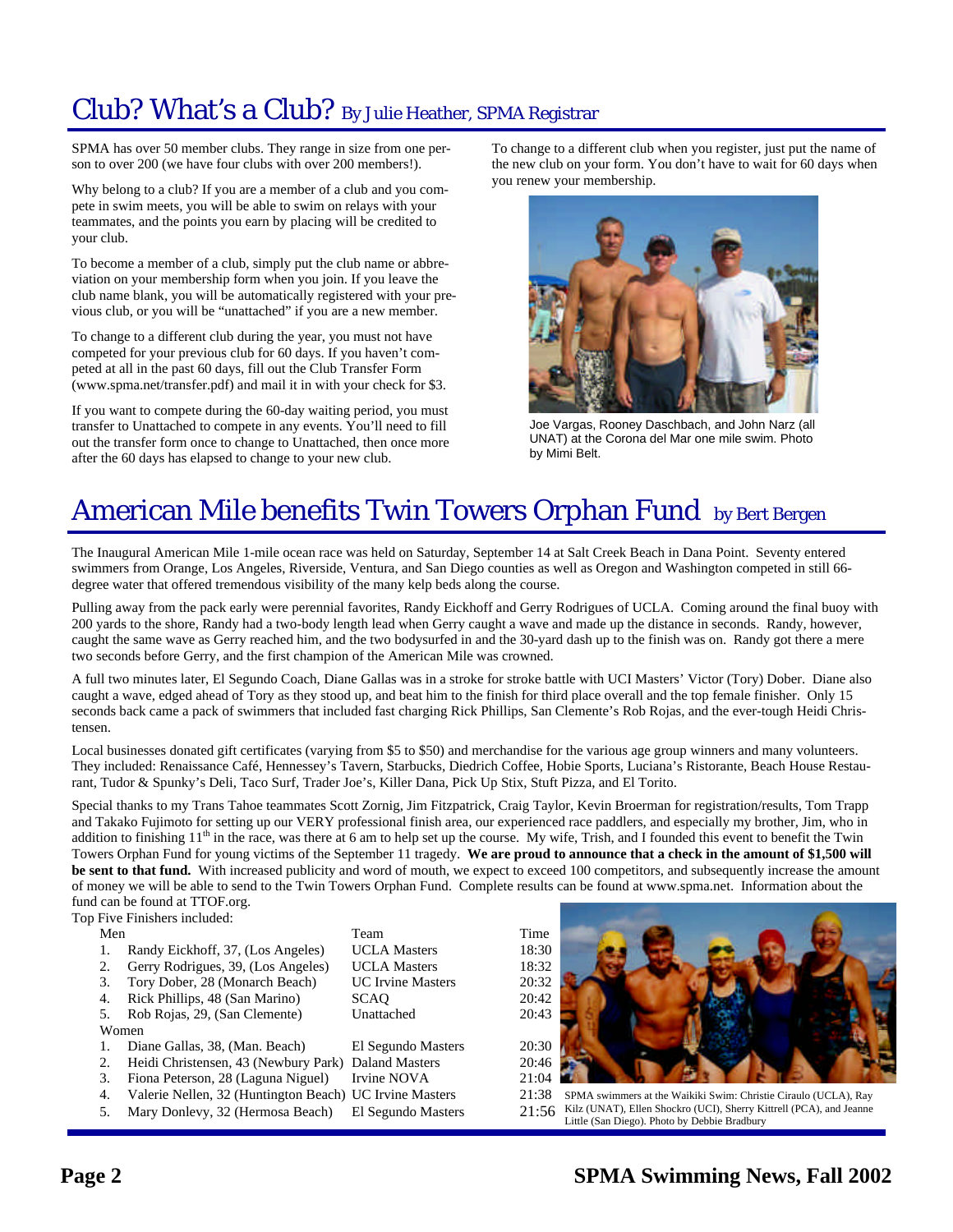## **Carter, Dozer, Hochstein, Pipes-Neilsen, Hill, Watson, and Belardi Set Masters World Marks at Southwest Zone Championships by Mel Dyck**

Swimmers representing 36 teams turned out for the Southwest Zone Long Course Championship meet held August 9-11 in Irvine.

For some of us mortal swimmers, the Anteater pool at U.C. Irvine seemed about 5 meters too long!

But not everyone had that opinion. A ton of records were wiped off the books at Lucy Johnson's meet over that weekend. Recordbreaking swims were turned in by Jim Belardi, Paul Carter, Greg Dozer, Karlyn Pipes-Neilsen, George Watson, and Jane Swagerty-Hill.

In the men's 45-49 age group, Paul Carter's record-shattering performances in the fly, swum at earlier USA Swimming meets, have already been reported in Lane 9 on August 5. Although those USA Swimming times count as records for USMS, FINA only recognizes masters records established at sanctioned masters meets. That's not a problem anymore.

On Saturday, Carter swam the 200 fly in a time of 2:10.97, almost 2 seconds faster than his time of 2:12.94 at the Janet Evans Invitational and almost 7 seconds faster than the previous USMS and world record held by James Densmore. To make the event complete, Carter's teammate in the 45-49 age group, Jim Belardi, clocked 2:14.96, also under the record. Belardi still holds the 200 record of 2:06.88 in the 25-29 age group, set back in 1982.

Later in the day, Carter turned in a 26.12 in the 50 fly, 0.85 seconds under the old USMS and world record held by Rick Abbott, to complete a Saturday sweep of the butterfly events.

But his day wasn't over: In the 200 IM, Carter swam a 2:19.69, eclipsing the old USMS and world record of 2:22.06 posted in 1996 by Tim Broderick. Greg Dozer was just a bit slower than the record, his second attempt in a few weeks, touching in 2:22.90. More on Greg's swims below.

Carter finished off Saturday's record-pummeling performance with a 56.85 in the 100 fly on Sunday. This is a shade slower than the 56.42 he turned in August 4 in the USA Swimming Southern California Summer Sectional meet, but well under the 1:00.42 USMS and world record held by Brad Horner. So, his USMS record will be faster than his new world record.

Greg Dozer got his chance in the 400 IM. Going out really hard on the fly leg, Dozer closed the last 200 strong to turn in a 5:06.78, well under the old USMS and World men's 45-49 record of 5:08.18 set in 2001 by Jamie Hemmerle. Having the family holding up a sign with 'Go Greg' painted on it must have helped.

One of the great names in swimming was stricken from the record book when Erik Hochstein, swimming in the 30-34 division, clocked a stunning 4:05.61 in the 400 free. Rowdy Gaines, a triple Olympic gold medalist in 1984, had set the old mark more than a decade ago at 4:07.04.

A week earlier at a USA Swimming meet in Clovis, Hochstein, an Olympic bronze medalist at Seoul in 1988, and a standout for the USC Trojans in 1989-92, came within two-hundredths of the 200 meter mark when he clocked 1:54.06.

On the women's side, everything Karlyn Pipes-Neilsen entered seemed to turn to gold as she grabbed four USMS and five world records in the women's 40-44 age group. If these numbers don't make sense, read on.

The first of three records on Saturday was Pipes-Neilsen's 2:26.47 in the 200 fly, more than three seconds faster than the previous USMS and world record of 2:29.81 established in 2001 by Beth Baker.

Next came the 200 free, where she clocked 2:09.47, about four-andone-half seconds faster than the 2:13.10 records held by Jill Hernandez since 2000.

Pipes-Neilsen's final record of the day was her 2:28.19 in the 200 IM., 1.61 seconds under Caroline Krattli's old USMS and World record of 2:29.80, set in March of this year.

On the final day of the meet, Karlyn destroyed Jill Hernandez' 400 IM. USMS and world record of 5:21.32, turning in a nifty 5:15.73. Karlyn also set a world mark in the 100 back on the lead off leg of the 400 medley relay, in a time of 1:09.38.

In the 100 fly, things are more complicated: Pipes-Neilsen swam a nice 1:06.01 at the Zone meet. The previous world record was 1:06:27, so it's a new world record! But, Beth Baker owns the USMS record of 1:05.61 set at a USA Swimming meet. Complexities of swimming records anyone?

Olympic medalist Jane Swaggerty-Hill also snagged a record to go into her growing bag of records for the year in the women's 50-54 age group. In the 50 back, she touched out in 33.12, about 7/10 of a second below the old USMS and World record of 33.81 set in 2001 by Laura Val. This time improves on Swagerty-Hill's own pending time of 33.52, already under the old record, and ground out in the Phoenix heat in July at the Arizona Long Course Championships.

Her time of 1:14.83 in the 100 back is just 0.2 seconds over Val's record but nearly a two-second improvement over her Arizona Champs time of 1:16.35.

George Watson set new world records in the 200 free (2:13.76), 400 free (4:41.12), and 800 free (9:49.03) having just moved into the 55- 59 age group.

*Reprinted, with permission, from SwimInfo.com*



Women's 50 meter backstroke start at UCI Long Course Meters Southwest Zone Championships. Photo by Dylan, son of Cathryn Leff (NOVA).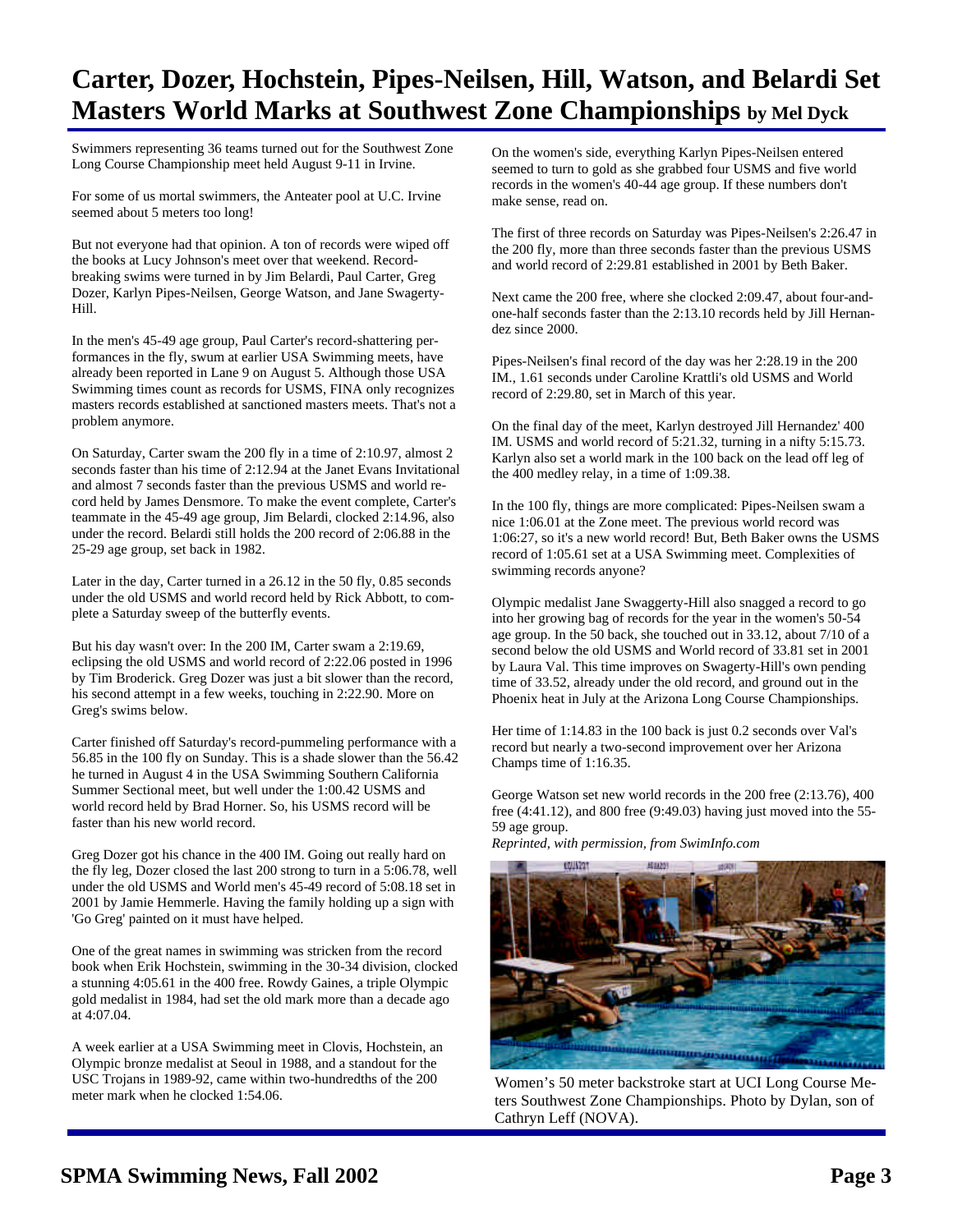# SWIM FOR LIFE!

### **Get the most out of your water time by working out with other swimmers at organized coached practices. SPMA currently over 50 registered clubs listed below offering swimming opportunities throughout Southern California and Southern Nevada.**

### **SANTA BARBARA, VENTURA, KERN, SAN LUIS OBISPO**

BAKERSFIELD: Golden Wave Masters Evelina Steele (661) 663-9884 CAMARILLO – Pleasant Valley Swim Club Bruce Brown (805) 383-6927 SANTA BARBARA MASTERS William Robert (805) 966-9757 VENTURA COUNTY MASTERS Ken Grey (805)-650-0400; gobuena@aol.com

### **NORTH LOS ANGELES COUNTY**

### **SOUTH LOS ANGELES COUNTY**

LA MID WILSHIRE: Meridian Swim Club Timothy Sharpe (323) 954-1100 LONG BEACH Swim Club Tom Trapp LONG BEACH: Beach Swim Club Masters Beach Swim Club hotline (562) 597-9744<br>RANCHO PALOS VERDES: Zenith Aquatics Steven Vannort (310)519-7742d (310) 37

### **ORANGE COUNTY**

FOUNTAIN VALLEY: Typical Tropical Swim Cl. Robert Sands (714) 969-1056; cwoof@msn.com HUNTINGTON BEACH SWIM CLUB Buddy Belshe (949) 362-4727 MISSION VIEJO MASTERS<br>
NewPORT BEACH MASTERS<br>
Ronald Clark (949) 673-5278; vin NEWPORT BEACH: Pacific Coast Aquatics Mark Desmond (949) 733-0044

ARROYO GRANDE: South County Aq Waves Mark Bennett (805) 478-0202; marben009@yahoo.com ATASCADERO: Kennedy Aquatics Jennifer Brown (805) 466-6775; jennicraig@tcsn.net BAKERSFIELD SWIM CLUB James Richey (661) 342-8887; www.bakersfieldswimclub.org OJAI MASTERS Rick Goeden (805) 646-3377 (Ojai) Malchia Olshan (805) 646-1091, gjaidar@aol.com PASO ROBLES: North County Aquatics Stephen Thompson (805) 239-3013; sbtv@yahoo.com SAN LUIS OBISPO: TRISLO Roadrunners Roger Warnes (805) 544-2385; coachwtrislo@aol.com SAN LUIS OBISPO MASTERS Lynne Anderson (805) 541-2585; iswimslo@yahoo.com SANTA BARBARA: UCSB Masters Brandi McDowell (805) 893-7616; brmcdowel@aol.com SANTA CLARITA (661) 284-1470 or 284-1741 (pool); dbotton@santa-clarita.com SANTA MARIA SWIM CLUB Michael Ashmore (805) 349-8980, (805) 928-9655; santamariaswim@aol.com SANTA PAULA: Heritage Valley Masters Cindy Blatt (805) 524-5157; cmswm@aol.com THOUSAND OAKS: Daland Masters Peter Daland (805) 523-3207, 495-5210; dalswim@west.net VENTURA AQUATIC CLUB Bob Anderson (805) 654-6400 ext.1345; banderson@vcccd.net

GRANADA HILLS: CSUN Masters Edward Lapporte (818) 667-6389, (818) 363-3858; elapporte@aol.com PASADENA: Caltech-Pasadena Athetic Club Suzanne Dodd (626) 449-7536; sdodd@ipac.caltech.edu Justin Davis (626) 397-4993; davisrbac@earthlink.net SANTA CLARITA MASTERS Rob Harbo (661) 290-2204; pool: (661) 284-1470 or (661)284-1471 WOODLAND HILLS: Southwest Aq Masters Fred Shaw (818) 347-1637; swamfred@aol.com

CULVER CITY: SCAQ SCAQ Office (310) 390-5700; www.swim.net/scaq EL SEGUNDO MASTERS Diane Graner-Gallas (310) 379-9109; diane.gallas @verizon.net<br>HAWTHORNE: South Bay Swim Team Kathy Davids (310) 643-6523, www.southbayswimteam.org Kathy Davids (310) 643-6523, www.southbayswimteam.org LA DOWNTOWN: SCAQ SCAQ SCAQ Office (310) 390-5700; www.swim.net/scaq LA WEST: UCLA Bruin Masters Gerry Rodrigues (310) 702-9327; www.spma.net/ucla<br>LA WEST & WESTWOOD: SCAQ SCAQ Office (310) 390-5700; www.swim.net/scaq SCAQ Office (310) 390-5700; www.swim.net/scaq LONG BEACH: Shore Aquatics Reiko Wesson (562) 594-6831; www.masterswimming.com Steven Vannort (310)519-7742d (310) 377-8939e SANTA MONICA: SCAQ SCAQ SCAQ Office (310) 390-5700; www.swim.net/scaq SOUTHGATE MASTERS Patricia Mitchell (323) 563-5753; southgatepark@yahoo.com TORRANCE : LA Peninsula Swimmers Michael Hamm (310) 377-4848; swimdude41@aol.com VENICE: SCAQ SCAQ Office (310) 390-5700; www.swim.net/scaq WEST HOLLYWOOD AQUATICS Linda Kleine (310) 288-6555 (team hotline); www.wh2o.org WESTCHESTER: LMU MASTERS SWIM SCAQ Office (310) 390-5700; www.swim.net/scaq

HUNTINGTON BEACH: Golden West Swim Cl. Blair Roy (714) 894-6266, Rick Graves (714) 374-8705 IRVINE NOVAQUATICS Mike Collins (949) 338-6682, Kim Hoesterey (714) 731-8067; www.novaquatics.com IRVINE: UCI Masters Lucy Johnson (949) 824-5830; www.masterswim.uci.edu NEWPORT BEACH MASTERS<br>
NEWPORT BEACH: Lifeguard Association Jim Turner jturner@city.newport-beach.ca.us Jim Turner jturner@city.newport-beach.ca.us VILLA PARK: Orange Regional Comp. Aquatics Michael Giles (714) 777-9109; mdgilesaquatics@msn.com COAST MASTERS Lou Giberson (949) 837-3091; lgiberson4@aol.com; Maurine Kornfeld (213) 469-8518 YORBA LINDA: East Lake Eagle Rays Sean Gribbon (714) 695-0640; sgribbon @pacbell.net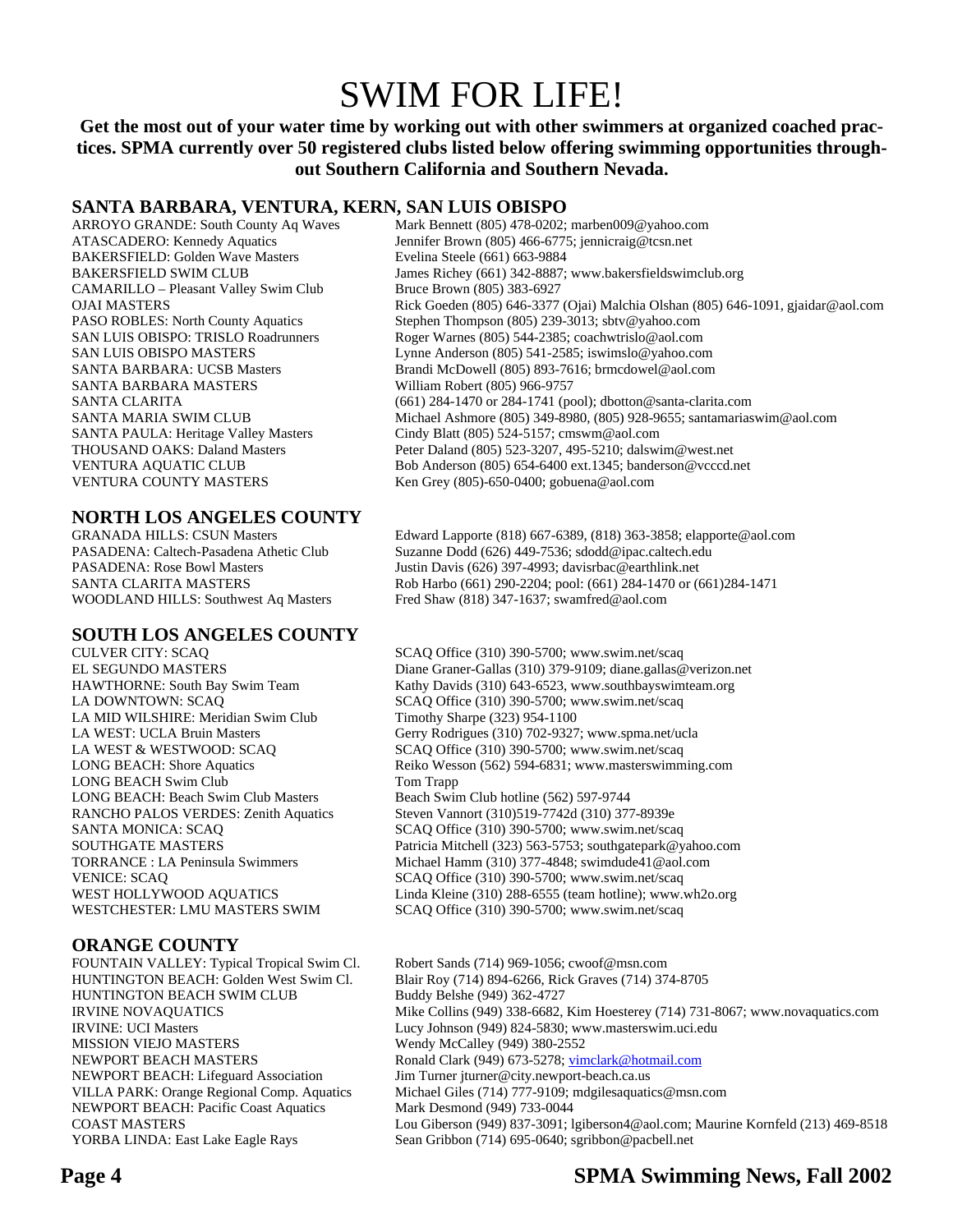### **SAN GABRIEL VALLEY, KERN, RIVERSIDE, SAN BERNARDINO**

CHINA LAKE AQUATICS MASTERS Anne Moorehead (760) 375-9390

INDIO: Top Fin Aquatics Veronica Duran (760) 564-5000; laquintamike@aol.com LANCASTER: Oasis Masters Tom Otto (661) 948-0057; ottolfixit@hotmail.com<br>
LOMA LINDA/RIALTO: Inland Masters Mike Murphy (909) 382-6546; mdmswim@mindsp LOMA LINDA/RIALTO: Inland Masters Mike Murphy (909) 382-6546; mdmswim@mindspring.com<br>MURRIETA: TEAM Masters Murphy (909) 461-6603: coachdebbie@nctimes.net Debbie Mone (909) 461-6603; coachdebbie@nctimes.net YUCAIPA: MASTERS OF YUCAIPA Don Harlan (909) 797-0824; ddharlan@eee.org

**LAS VEGAS**<br>**HENDERSON** Southern Nevada Masters

Frank Lowery (702) 260-8181 Dan Geary (702) 214-4210; flowery719@earthlink.net

# Have you visited www.spma.net lately?

Thanks to the hard work of many fellow swimmers, our Southern Pacific Masters Swimming website at www.spma.net contains the most up-to-date information available.

You'll find the schedule of pool meets and open water events, and the results of those events shortly after their conclusion.

Top Ten tabulations, a listing of SPMA Clubs, articles on sports medicine, coaching, and links to other swimming web sites are one click away.

*Bookmark it today: www.spma.net*

We've also included minutes of the SPMA meetings and a copy of the SPMA by-laws, just in case you're having trouble sleeping! Seriously, we'd like you to be informed members of our organization, and we value

your input into what we do and how we do it. You're always welcome at the committee meetings.

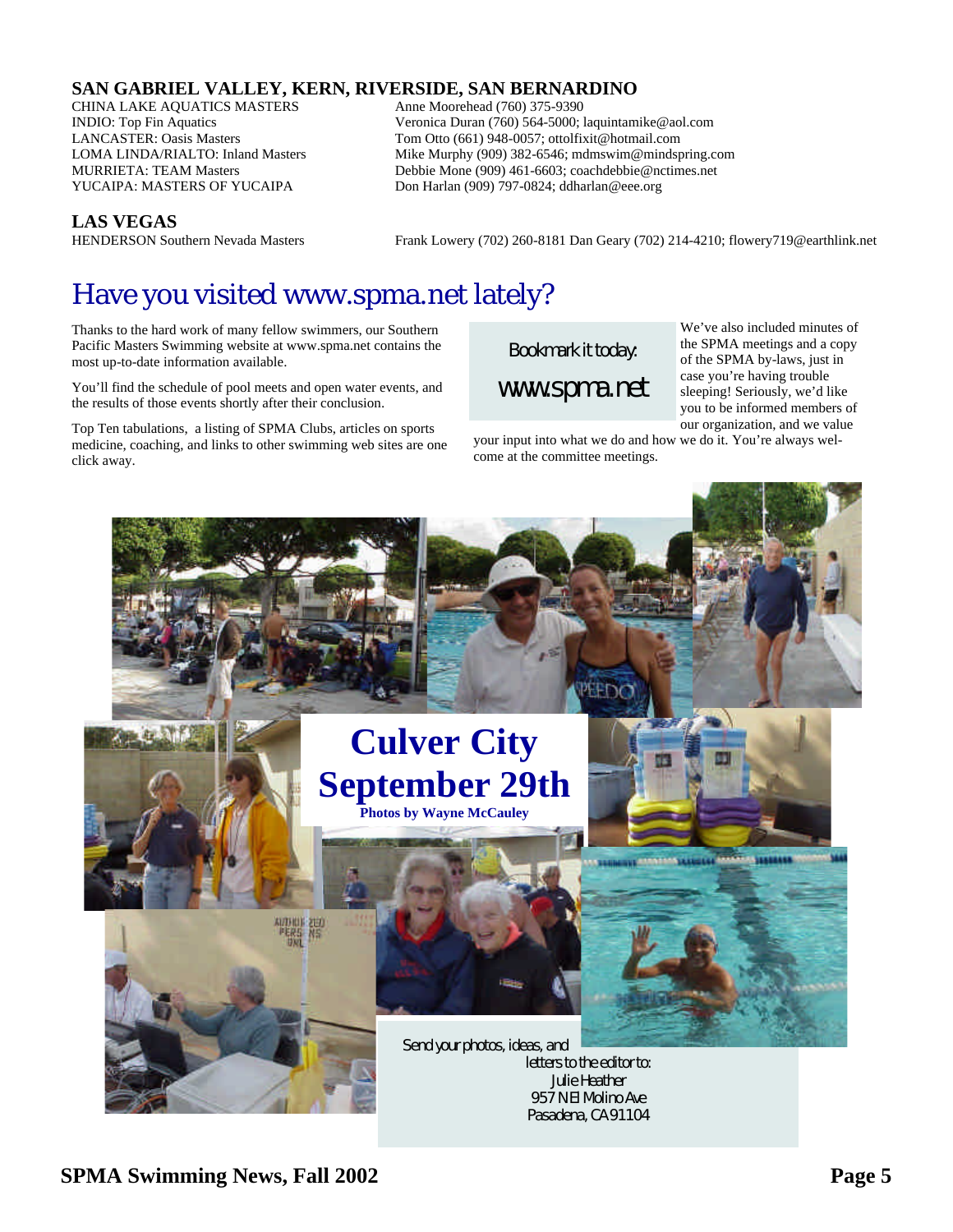### **What Masters Swimmers need to know about GERD**

### **Do you have one or more of the following on a continuous basis?**

- 1. Heartburn
- 2. Indigestion
- 3. Food regurgitation
- 4. Difficulty swallowing, choking
- 5. Chronic sore throat, hoarseness
- 6. Hiccups
- 7. Nausea

8. Coughing attacks occurring over a period of several weeks

- 9. Excessive dental erosion
- 10. Asthma
- 11. Sleep apnea, restless sleep, morning headaches

You may have **Gastro Esophageal Reflux Disease** (**GERD**). A large percentage of people over the age of 40 have one or more of these symptoms. GERD is a disease that occurs when reflux of stomach acid into the esophagus is severe enough to impact the patient's life and or damage the esophagus. The tissue of the esophagus doesn't handle the acid well, causing the symptoms listed above.

The end of the esophagus contains the lower esophageal sphincter (*LES*). This muscle opens and closes to keep the food and acids within the stomach. The *LES* can loose tone due to the wrong diet or medicines or it can be affected by a hiatus hernia, which is a tear in the diaphragm muscle. Pressure from over eating, clothing too tight, or excess weight around the middle can force acids past the weakened *LES* into the esophagus. Body position can cause acids to leak past the **LES**. Being horizontal after eating can cause heartburn by eating before sleeping or when swimming. Unfortunately for swimmers, our sport allows for symptoms to occur more easily than with most other sports because we swim horizontally.

If you have several of these symptoms, make an appointment with your doctor to get a diagnosis. You want an evaluation of the condition of the stomach, esophagus, and throat. Over time, **GERD** is not just some minor discomforting occurrence; it can lead to complications that are far more serious. But why suffer the annoying effects mentioned above? The following list should be used as a guideline for daily use, after seeing a doctor:

Dietary Restrictions: No chocolate, as chocolate affects the **LES**, causing it to relax and allows for acid reflux. Caffeine, spearmint, peppermint, onions, garlic, acidic citrus and tomato products also have this relaxing effect. Spices, coffee (even decaf) and condiments all allow for excess acid to be produced. Carbonated drinks also allow for increased pressure in the abdomen that makes **GERD** worse. These items do not cause GERD but seem to make symptoms worse.



- No heavy meals or midnight snacks within 3 hours of bedtime.
- ♦ No lifting heavy weights or intense abdominal exercises (crunches, etc)
- Do not wear tight clothing, especially around the abdomen. Losing weight around the middle will help.
- ♦ Raise the head of your bed 6 inches higher than the foot end. Some doctors even rate the severity of symptoms by the number of pillows used.
- Try and sleep on your LEFT side, which can help prevent acid from backing up the esophagus.
- Eat several small meals throughout the day instead of large meals.
- If acid reflux happens and no antacids are around, simply chewing gum will help reduce the acid. The saliva produced is alkaline and helps neutralize the excess acid.
- ♦ Before swimming, take a product like Gaviscon, which foams with water to provide a protective barrier into the esophagus. Also, concentrated antacids like Mylanta Extra Strength can act to coat the linings and help neutralize the excess acid.
- ♦ NEVER allow this condition to go untreated over time; do not try and deal with the discomfort in a "macho" fashion. Putting up with discomfort or pain seems to come with athletic training, but this type of discomfort can lead to complications that are more serious if not diagnosed and treated properly.
- ♦ Tell your Doctor if you smoke, drink alcohol, take nonsteroidal anti-inflammatory (NSAIDS) such as aspirin and ibuprofen, take decongestants, sedatives, or use asthma inhalers. All of these and many more can weaken the **LES** and lead to GERD symptoms.

### *Wayne McCauley*

*SPMA Chairman; ASCA Level 5Masters Illustration reprinted with permission of AstraZeneca Pharmaceuticals LP. http://www.gerd.com/home.htm*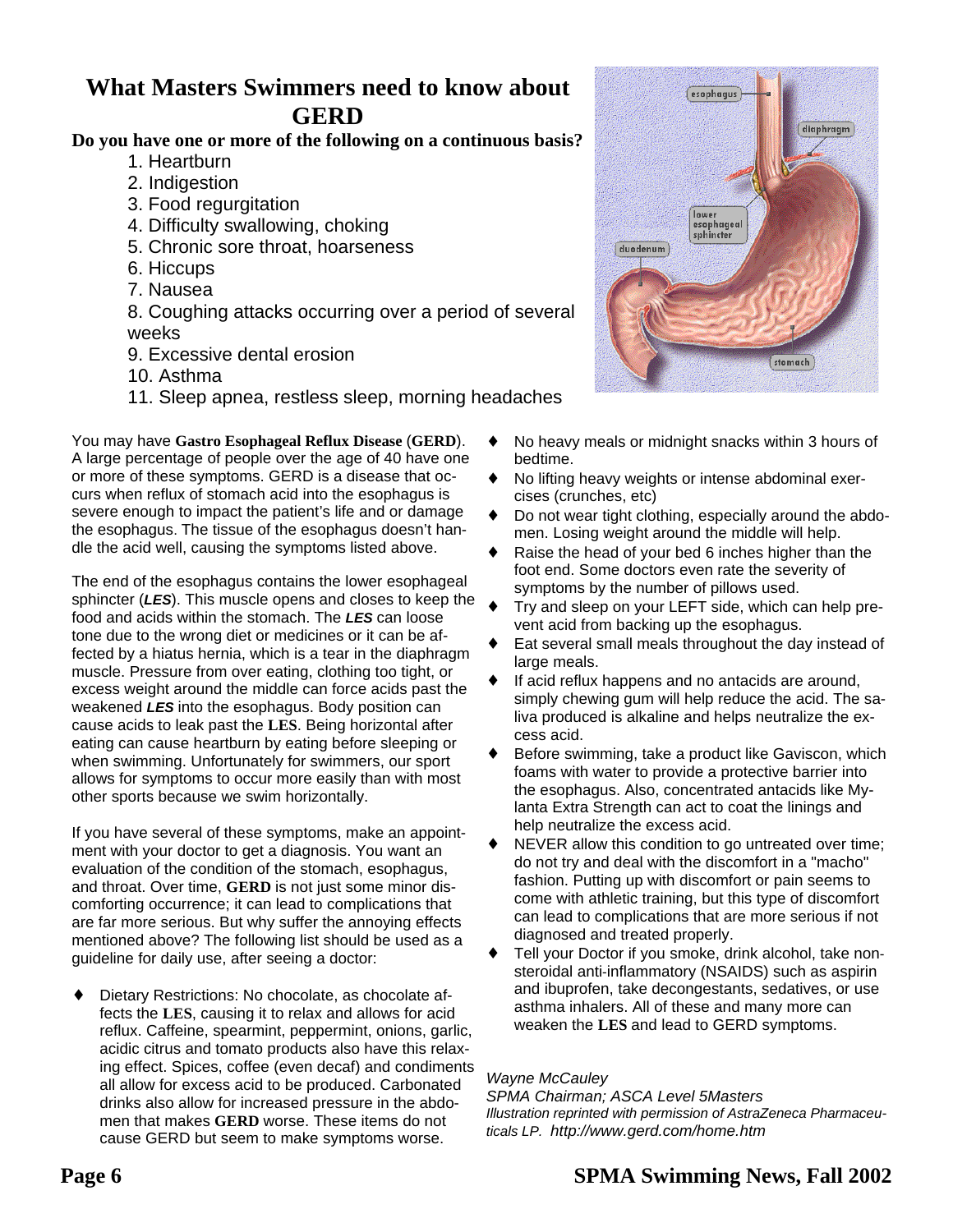# **2002 Mission Viejo SCM Swim Meet**

**Outdoors at Mission Viejo Pool,** 

Entries Must be Postmarked No Later Than Saturday, **October 18, 2002**

Sanctioned by SPMA for USMS, Inc. Sanction number: 332-031

### **-ORDER OF EVENTS -**

### **Sunday October 27th, 2002**

|        | 1500 Warm-up at 8:00 A.M.                             |                                 |  |  |  |  |
|--------|-------------------------------------------------------|---------------------------------|--|--|--|--|
|        | 1500 Starts at 9:00 A.M.                              |                                 |  |  |  |  |
| $1.*$  | 1500 M. Freestyle                                     |                                 |  |  |  |  |
|        | Addtl. warm-up after 1500; Event #2 starts @ 12:00 PM |                                 |  |  |  |  |
| 2.     |                                                       | 50 M. Butterfly                 |  |  |  |  |
| 3.     |                                                       | 100 M. Backstroke               |  |  |  |  |
| 4.     |                                                       | 200 M. Breaststroke             |  |  |  |  |
| 5.     |                                                       | 50 M. Freestyle                 |  |  |  |  |
| 6.     |                                                       | 100 M. Butterfly                |  |  |  |  |
| 7.     |                                                       | 200 M. Backstroke               |  |  |  |  |
|        |                                                       | 8. Deck Enter 400 M. Free Relay |  |  |  |  |
| 9.     |                                                       | 50 M. Breaststroke              |  |  |  |  |
| 10.    |                                                       | 100 M. Freestyle                |  |  |  |  |
|        |                                                       |                                 |  |  |  |  |
|        |                                                       | 12. 50 M. Backstroke            |  |  |  |  |
|        |                                                       | 13. 100 M. Breaststroke         |  |  |  |  |
|        | 14.                                                   | $\equiv$ 200 M. Freestyle       |  |  |  |  |
| 15.    |                                                       | 400 M. Ind. Medley              |  |  |  |  |
| $16.*$ |                                                       | 400 M. Freestyle                |  |  |  |  |
|        |                                                       |                                 |  |  |  |  |

### **\* DECK SEEDED MUST CHECK IN\***

 Electronic Timing will be used

**Pool Mission Viejo** Pool, is an outdoor, 8 lane competition diving pool with two 25 meter warm-up lanes.

**Directions:** Marguerite Recreation Center, 27341 Trabuco Circle, Mission Viejo. From the North or South, take 5 Freeway to the Alicia Parkway exit in Mission Viejo. Go east away from ocean to Trabuco Road. Turn right on Trabuco to Maguerite Parkway. Go left on Maguerite to Casa Del Sol, turn righ onto Casa Del Sol, turn into the driveway for pool parking. There will be no parking in the upper parking lot.

**Rules:** Current USMS and SPMA rules will govern. All events are timed finals. Swimmers are limited to a total of five individual events at this meet. Swimmers must check in with the Clerk of Course for deck seeded events that they wish to swim. After an event has been officially closed, swimmers may not check in. **Deck entries will close at 8:45 AM for the 1500 and at the conclusion of the 1500 for all other events.** Age on December 31st, 2002 determines age group for the meet.

**Eligibility:** Open to any **current** USMS registered swimmer or a foreign swimmer with a valid travel permit. SPMA swimmers are encouraged to submit their registration application with the submitted entry card, if NOT currently registered. There is on deck registration permitted.

**Affiliation:** A swimmer's affiliation as stated on the consolidated entry card, if valid as of the first day of the meet, will apply throughout the meet, except that swimmers may unattach at any time.

**Seeding:** All events will be deck seeded slowest to fastest, by entered time, ages and sexes combined. Check in is not required in order to be deck seeded, **EXCEPT** swimmers **MUST** check in to swim the **1500 M. Freestyle and the 400 M. Freestyle**.

**Submitted Times:** Please enter your best time, a reasonable estimate or a workout time. All times must be submitted on a SPMA consolidated entry card or a copy of a SPMA consolidated entry card (both sides). Do not mail in this entry information sheet.

**Relays:** All relays will be deck entered. Relay fees are \$2.00 per relay due upon entry. All relays must be submitted on SPMA relay forms which will be available at the meet. Incorrect or illegible entries will be rejected. For each relay swimmer that is not entered in individual events, a fee of \$5.00 and a signed liability release must be submitted with the relay entry.

**Awards: INDIVIDUAL**, SPMA ribbons to places 1-3. **RELAY**, SPMA ribbons to first place.

Special Awards to the swimmer that swims closest to their entered time in each event.

**Entry Fees:** \$20.00 per swimmer flat fee. Deck entries allowed for total of \$25.00

**NOTE that deck entrants will pay an additional \$5.00 entry charge.**

MAKE CHECKS PAYABLE TO: **Mission Viejo Natadores**

MAIL CONSOLIDATED ENTRY CARD AND CHECK TO:

**Mission Viejo Nadadores—Paul Divan** 

**20 Las Pisadas**

**Rancho Santa Margarita, CA 92688**

To avoid any concern regarding receipt of entry card, enclose a self-addressed stamped envelope or postcard or mail card "Return Reply Request". NO certified, registered or special delivery mail will be accepted. Receipt of entry will not be verified by phone. **Questions:** Meet Director, Mark Moore, (949) 489-1847

Meet Processing, Paul Divan email pauldivaniii@cox.net

### **1500 deck entries will close at 8:45 AM, all other deck entries at 11:30 AM!**

### **SPMA Swimming News, Fall 2002 Page 7**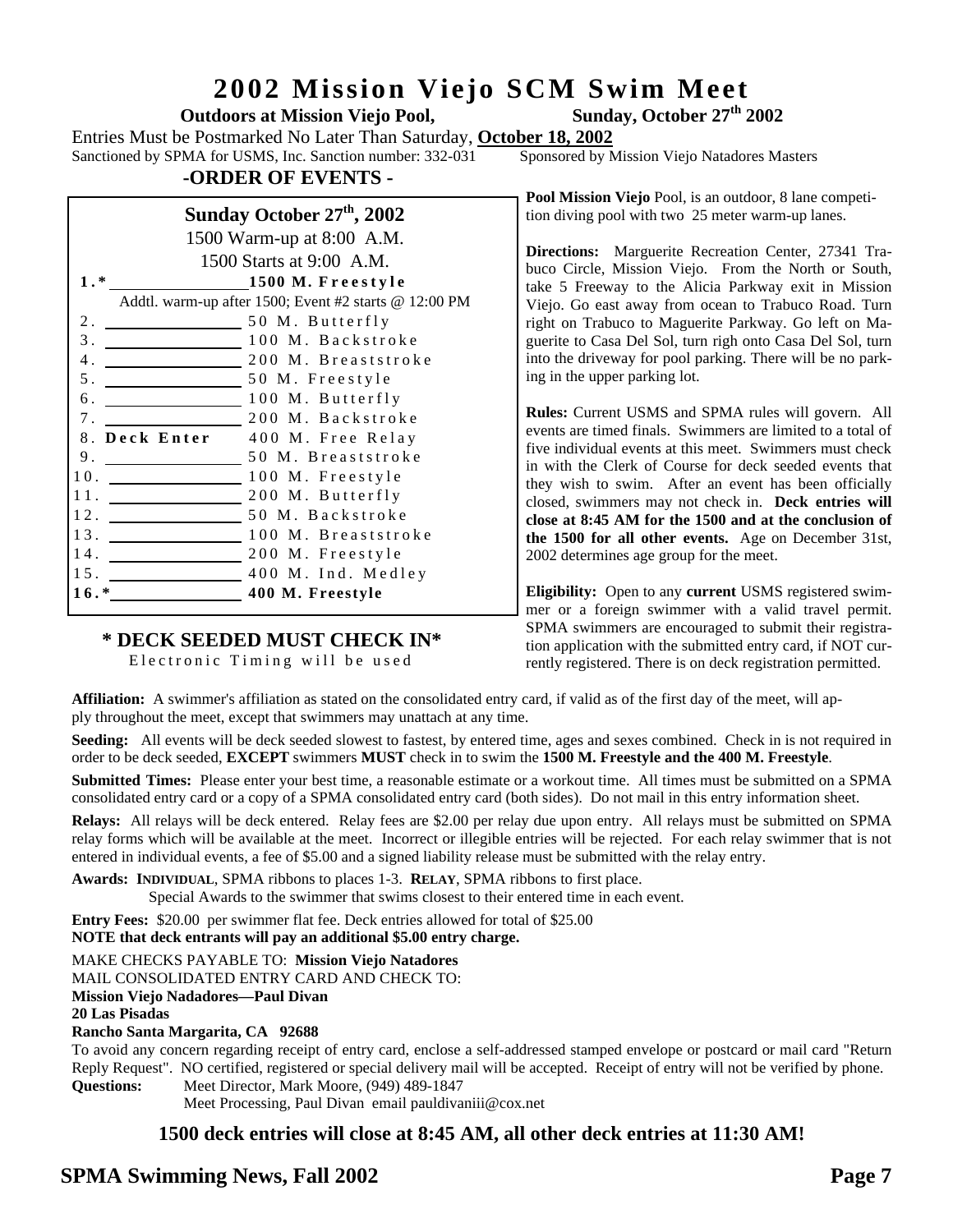## **UCLA Bruin Masters SCM Meet**

**Short, Long Pentathlon and Free-athlon** Outdoors at UCLA Men's Gym Pool Saturday, November 9th 2002 Entries received by Saturday, **November 2nd** Sanctioned by SPMA for USMS, Inc. No. 332-033

| <b>Saturday Nov 9, 2002</b> |                                                      |  |  |  |  |  |  |
|-----------------------------|------------------------------------------------------|--|--|--|--|--|--|
|                             | 800 Warm-up at 8:00 A.M.                             |  |  |  |  |  |  |
|                             | 800 Starts at 9:00 A.M.                              |  |  |  |  |  |  |
|                             | ___ 800 M. Freestyle                                 |  |  |  |  |  |  |
|                             | Addtl. warm-up after 800; Event #2 starts @ 11:00 AM |  |  |  |  |  |  |
| 2.                          | 200 M. Ind. Medley                                   |  |  |  |  |  |  |
| $\overline{3}$ .            | 50 M. Butterfly                                      |  |  |  |  |  |  |
| 4.                          | 100 M. Freestyle                                     |  |  |  |  |  |  |
| 5.                          | 50 M. Backstroke                                     |  |  |  |  |  |  |
| 6.                          | 100 M. Breaststroke                                  |  |  |  |  |  |  |
| 7.                          | 50 M. Breaststroke                                   |  |  |  |  |  |  |
| 8.                          | 100 M. Backstroke                                    |  |  |  |  |  |  |
| 9.                          | 50 M. Freestyle                                      |  |  |  |  |  |  |
| 10.                         | 100 M. Butterfly                                     |  |  |  |  |  |  |
| 11.                         | 100 M. Ind. Medley                                   |  |  |  |  |  |  |
| 12.                         | 200 M. Freestyle                                     |  |  |  |  |  |  |
|                             | 13. Deck Enter<br>4 x 50 M. T-shirt Relay            |  |  |  |  |  |  |
|                             |                                                      |  |  |  |  |  |  |



**Pool:** UCLA Men's Gym Pool on the UCLA campus, is an outdoor, 8-lane competition pool with a warm-up area.

**Directions & Parking:** 405 Freeway to Sunset Blvd. East. Take Sunset approx. 1 mile to Westwood Plaza. Turn right into the campus to parking kiosk and pay \$6.00 parking fee. Ask for best lot to park in for Men's Gym. The pool is located across from the campus food court and bookstore. NOTE: Parking enforcement **DOES** ticket on weekends!

**Rules:** Current USMS and SPMA rules will govern. Swimmers are limited to a total of five individual events at this meet. Age on December  $31<sup>st</sup>$ , 2002 determines age for the meet.

**Eligibility:** Open to any **current** USMS registered swimmer or a foreign swimmer. SPMA swimmers are encouraged to submit their registration application with the submitted entry card, if NOT currently registered. On site registration is permitted.

### Electronic Timing will be used

**Affiliation:** A swimmer's affiliation as stated on the consolidated entry card, if valid as of the first day of the meet, will apply throughout the meet, except that swimmers may unattach at any time.

**Seeding:** All events will be deck seeded slowest to fastest, by entered time, ages and sexes combined. Swimmers in the 800 freestyle MUST check in to be seeded.

**Submitted Times:** Please enter your best **Short Course Meter** time, a reasonable estimate or a workout time. Submit times on a SPMA consolidated entry card. Questions? Call the numbers below.

**Snack Bar:** Food will be available at the campus food court located across from the pool.

**Relays:** No Charge - Fun Event! 4 x 50 "T-shirt" relay. Each team member must swim with a T-shirt on. The shirt is exchanged from swimmer to swimmer between legs. Bring a t-shirt to use. This is quite a comical event and loads of fun. The winning team will receive 4 NEW UCLA T-shirts.

**Awards: INDIVIDUAL**, SPMA ribbons to places 1-3. **RELAY**, SPMA ribbons to first place.

Special Awards to the swimmer that swims closest to their entered time in each event. awarded to age group winners 1-3 in the short pentathlon (50's & 100 IM), long pentathlon (100's & 200 IM) and the free-athlon (50-100-200-800).

**Entry Fees:** \$15.00 if received by November 2nd. \$20 if received after November 2nd or at the meet. Note that you can register for SPMA Masters membership for Nov 2002 to Dec 2003 at this meet, fourteen months for \$35.00 (not available before 11/1/02). MAKE CHECKS PAYABLE TO**: UC Regents**

MAIL CONSOLIDATED ENTRY CARD AND CHECK TO:

**Bruin Masters Meet P.O. Box 204 El Toro, CA 92630-0204**

To avoid any concern regarding receipt of entry card, enclose a self-addressed stamped envelope or postcard. NO certified, registered or special delivery mail will be accepted. Receipt of entry will not be verified by phone, due to the number of entries.

**Questions:** Meet Directors, Gerry Rodrigues, swimpro@pacbell.net Meet Information, (310) 645-5937 Meet Processing, Robert Mitchell (949) 707-5670, mitchellrobert@home.com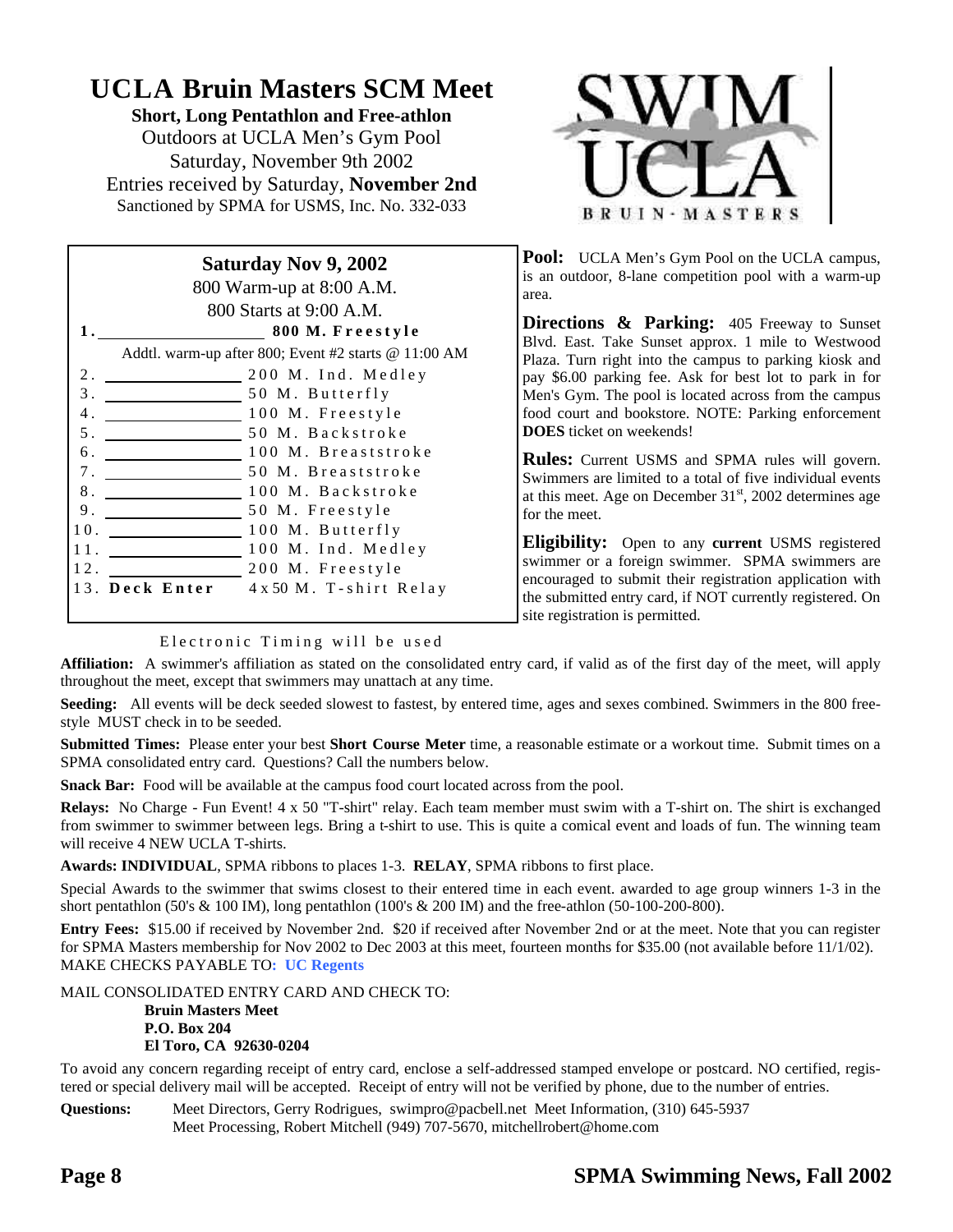### **2002 Turkey Shoot SCM Swim Meet**

### **Outdoors at Pierce College Pool, Woodland Hills Sunday, November 24th 2002**

Entries Must be Postmarked No Later Than Saturday, **November 16th, 2002** Sanctioned by SPMA for USMS, Inc. Sanction number: 332-032 Sponsored by Southwest Masters

### **- ORDER OF EVENTS -**

### **Sunday November 24th, 2002** 1500 Warm-up at 8:00 A.M.

1500 Starts at 9:00 A.M.

| $1.*$            | 1500 M. Freestyle                                     |
|------------------|-------------------------------------------------------|
|                  | Addtl. warm-up after 1500; Event #2 starts @ 12:00 PM |
| 2.               | 50 M. Butterfly                                       |
| 3.               | 100 M. Backstroke                                     |
| 4.               | 200 M. Breaststroke                                   |
| 5 <sub>1</sub>   | 50 M. Freestyle                                       |
| б.               | 100 M. Butterfly                                      |
| 7 <sub>1</sub>   | 200 M. Backstroke                                     |
| Deck Enter<br>8. | 400 M. Free Relay                                     |
| 9.               | 50 M. Breaststroke                                    |
| 10.              | 100 M. Freestyle                                      |
| 11.              | 200 M. Butterfly                                      |
| 12.              | 50 M. Backstroke                                      |
| 13.              | 100 M. Breaststroke                                   |
| 14.              | 200 M. Freestyle                                      |
| 15.              | 400 M. Ind. Medley                                    |
| 16.*             | 400 M. Freestyle                                      |
|                  |                                                       |

Pool: Pierce College Pool, is an outdoor, 7 lane competition pool with two 25 meter warm-up lanes.

**Directions:** Pierce College Pool - 6201 Winnetka, Woodland Hills. Take the 101 Freeway to Winnetka. Exit at Winnetka and go north 1 mile to the college. Winnetka is located 6 miles west of the San Diego Freeway (405) and Ventura Freeway (101) interchange.

**Rules:** Current USMS and SPMA rules will govern. All events are timed finals. Swimmers are limited to a total of five individual events at this meet. Swimmers must check in with the Clerk of Course for deck seeded events that they wish to swim. After an event has been officially closed, swimmers may not check in. **Deck entries will close at 8:45 AM for the 1500 and at the conclusion of the 1500 for all other events.** Age on December 31st, 2001 determines age group for the meet.

**Eligibility:** Open to any **current** USMS registered swimmer or a foreign swimmer with a valid travel permit. SPMA swimmers are encouraged to submit their registration application with the submitted entry card, if NOT currently registered. There is on deck registration permitted.

### **\* DECK SEEDED MUST CHECK IN\***

### Electronic Timing will be used

**Affiliation:** A swimmer's affiliation as stated on the consolidated entry card, if valid as of the first day of the meet, will apply throughout the meet, except that swimmers may unattach at any time.

Seeding: All events will be deck seeded slowest to fastest, by entered time, ages and sexes combined. Check in is not required in order to be deck seeded, **EXCEPT** swimmers **MUST** check in to swim the **1500 M. Freestyle and the 400 M. Freestyle**.

**Submitted Times:** Please enter your best time, a reasonable estimate or a workout time. All times must be submitted on a SPMA consolidated entry card or a copy of a SPMA consolidated entry card (both sides). Do not mail in this entry information sheet. If you need a SPMA consolidated entry card, send a self-addressed stamped envelope to the address below.

**Relays:** All relays will be deck entered. Relay fees are \$2.00 per relay due upon entry. All relays must be submitted on SPMA relay forms which will be available at the meet. Incorrect or illegible entries will be rejected. For each relay swimmer that is not entered in individual events, a fee of \$5.00 and a signed liability release must be submitted with the relay entry.

**Awards: INDIVIDUAL**, SPMA ribbons to places 1-3. **RELAY**, SPMA ribbons to first place. Special Awards to the swimmer that swims closest to their entered time in each event.

**Entry Fees:** \$1.50 per each INDIVIDUAL EVENT entered and a \$10.00 Surcharge per swimmer.

For swimmers in relays only the fee is \$5.00

 **NOTE that deck entrants will pay an additional \$5.00 entry charge.**

### MAKE CHECKS PAYABLE TO: **Southwest Masters**

MAIL CONSOLIDATED ENTRY CARD AND CHECK TO:

### **Southwest Masters**

### **7914 Sadring**

### **West Hills, CA. 91304**

To avoid any concern regarding receipt of entry card, enclose a self-addressed stamped envelope or postcard or mail card "Return Reply Request". NO certified, registered or special delivery mail will be accepted. Receipt of entry will not be verified by phone.

**Questions:** Meet Director, Steve Schofield (818) 992-1820

Meet Processing, Robert Mitchell (949) 707-5670, MitchellRobert@cox.net

### **1500 deck entries will close at 8:45 AM, all other deck entries at 11:30 AM!**

### **SPMA Swimming News, Fall 2002 Page 9**